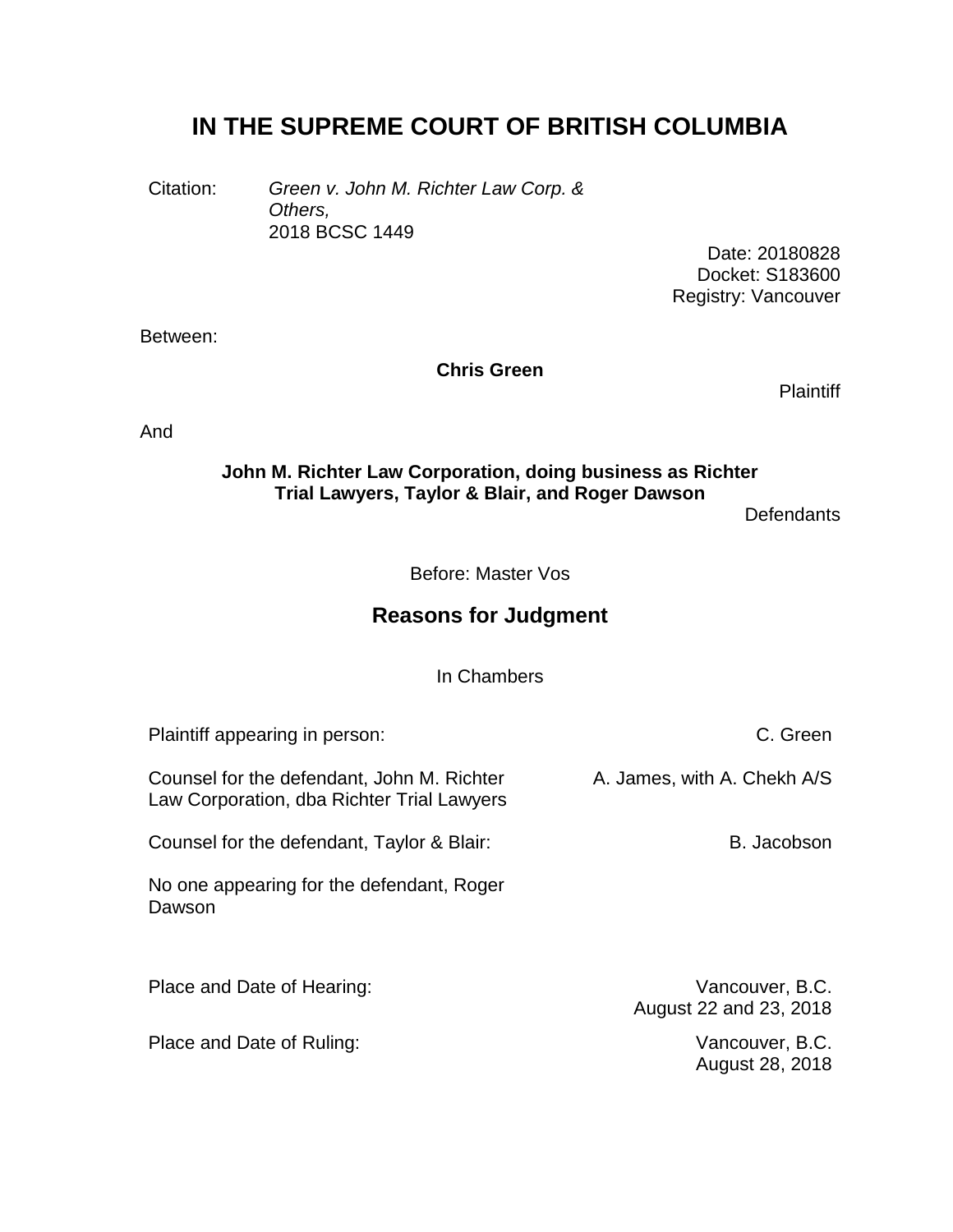[1] The plaintiff, Chris Green, scheduled this hearing to review bills the defendants provided to him. The bills are for legal services in relation to Mr. Green's claims for damages for personal injuries and consequent losses he sustained as a result of a motor vehicle accident that occurred on July 20, 2010.

#### **Background**

[2] Mr. Green retained Taylor & Blair on September 16, 2010. They entered into a contingency fee agreement whereby Mr. Green was to pay Taylor & Blair 30% of the first \$100,000 of the total settlement or judgment obtained for his case, 25% of the next \$400,000 and 20% of any amount in excess of \$500,000. In addition, Mr. Green would ultimately be responsible to pay disbursements incurred for the case. Brian Jacobson handled the file on behalf of Taylor & Blair.

[3] Mr. Green's solicitor-client relationship with Taylor & Blair ended as a result of a meeting that took place on May 5, 2014. Mr. Green filed a notice of intention to act in person on May 6, 2014.

[4] Mr. Green then retained Dawson & Associates. Mr. Green's materials include a letter from Dawson & Associates dated May 16, 2014, indicating that they had received his file materials. Dawson & Associates filed a notice of appointment of lawyer on June 10, 2014. Roger Dawson handled the file. He conducted the case pursuant to a contingency fee agreement.

[5] Mr. Green's solicitor-client relationship with Dawson & Associates ended in early 2017. On February 2, 2017, Mr. Green filed a notice of his intention to act in person, in the place of Mr. Dawson.

[6] Mr. Green retained Richter Trial Lawyers on June 23, 2017. They entered into a contingency fee agreement whereby Mr. Green agreed to pay to Richter Trial Lawyers 33⅓ % of the total settlement or judgment obtained for the case. Mr. Green was also responsible for disbursements incurred to advance his claim. Amanda James had day-to-day conduct of the file for Richter Trial Lawyers.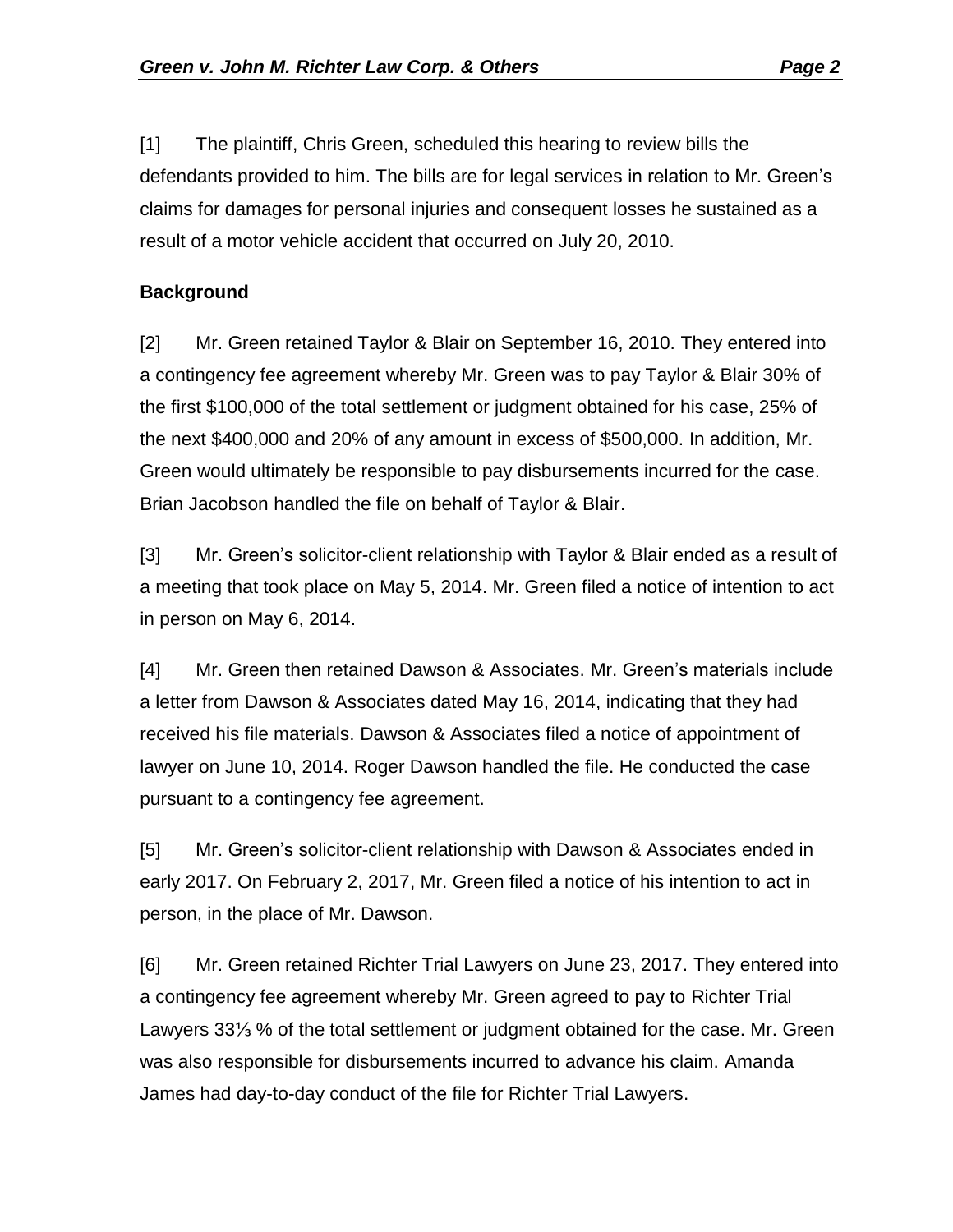[7] Ms. James sent a letter to Mr. Green dated November 6, 2018, which enclosed a notice of her intention to withdraw as Mr. Green's counsel, pursuant to *Supreme Court Civil Rule* (*SCCR*) 22-6(4). Mr. Green did not file an objection to that notice, as he could have done pursuant to *SCCR* 22-6(5). On November 21, 2017, Ms. James filed a notice of withdrawal of lawyer, indicating that she ceased to be the lawyer acting for Mr. Green.

[8] Mr. Green acted on his own behalf after November 21, 2017.

[9] Mr. Green settled his claim directly with the ICBC representatives for the defendant for \$132,050 plus his party/party costs of the action. On January 3, 2018 he sent an email to Mr. Jacobson to advise him of the settlement.

[10] The three law firms have provided final bills. Taylor & Blair's bill is dated July 11, 2018, charging fees, disbursements and taxes totalling \$23,037.79. Dawson & Associates' bill is dated December 31, 2017, charging fees, disbursements and taxes totalling \$69,790.87. Richter Trial Lawyers' bill is dated November 10, 2017, charging fees, disbursements and taxes totalling \$60,505.04.

[11] Mr. Green advised that he has reached an agreement with Mr. Dawson concerning his claims for fees and disbursements. The terms of the agreement are that Mr. Dawson will recover no fees but Mr. Green is to pay \$5,520.07 to Mr. Dawson for disbursements and taxes on disbursements.

[12] The two remaining law firms concede that the law firms' claims should be limited to sharing the fee that would be payable under the contingency fee agreement Mr. Green entered into with Richter Trial Lawyers (i.e. 33⅓ % of the \$132,050 settlement). That amount is less than the amounts they originally claimed, which were presented on a *quantum meruit* basis. Now that it is known that Mr. Dawson will not recover any fees, counsel for the two claiming firms have agreed if a contingency fee is awarded, 80% of the contingency fee would be paid to Richter Trial Lawyers and the remaining 20% to Taylor & Blair.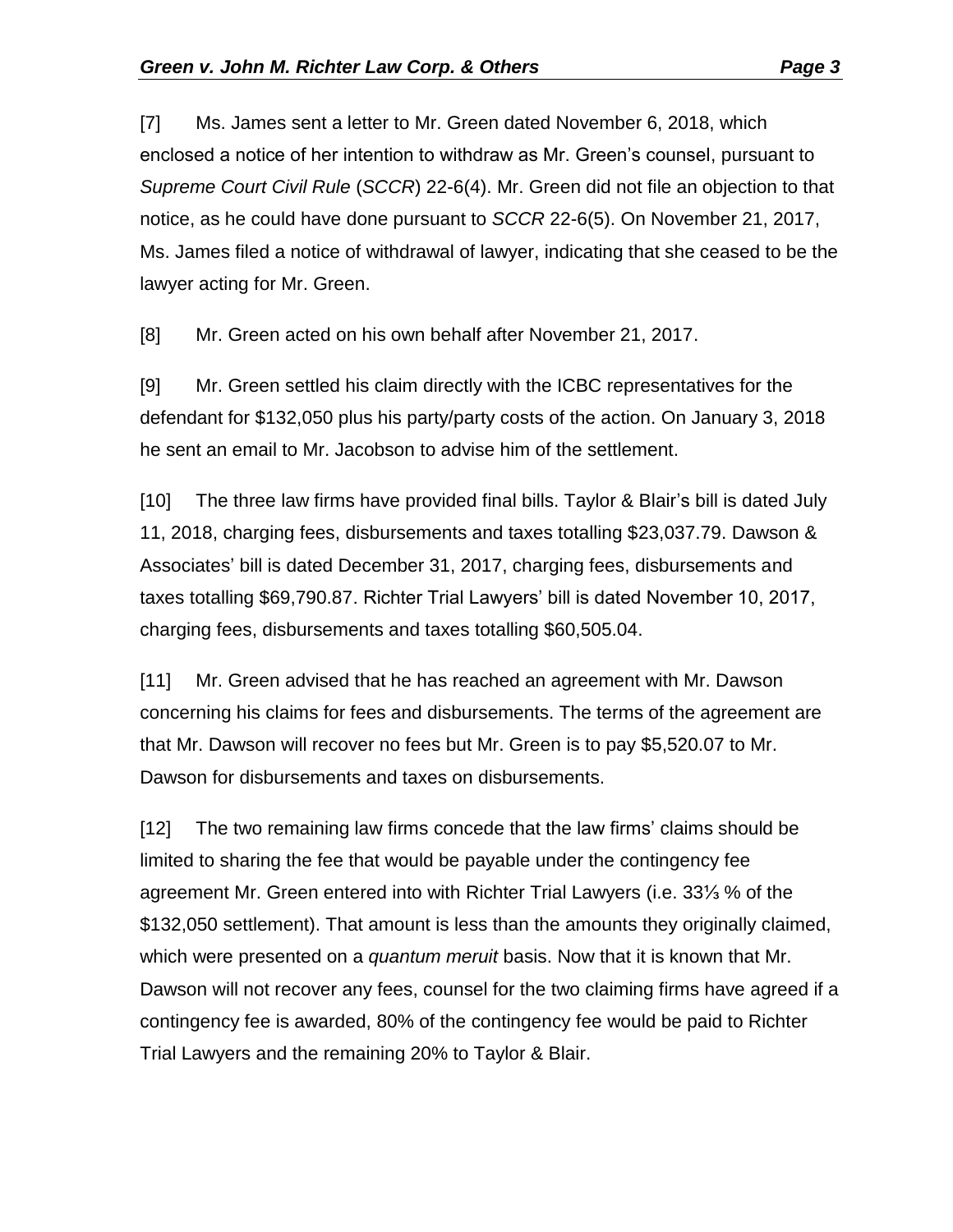[13] The law firms also seek to recover the disbursements they incurred for this litigation. The disbursements and taxes on disbursements claimed by Richter Trial Lawyers total \$10,058.91. The disbursements and taxes on disbursements claimed by Taylor & Blair total \$11,837.79.

### **Analysis**

[14] Mr. Green submits that the two law firms should not recover any legal fees from him. He alleges that both law firms terminated the legal relationship they had with him and argues that neither are entitled to recover fees pursuant to the contingency fee contracts they had with him. He acknowledges his liability for disbursements properly incurred and disputes only one of the disbursements claimed; a cancellation fee paid by Richter Trial Lawyers. The cancellation fee was for an appointment Richter Trial Lawyers arranged with Dr. Axler, a psychiatrist, and is in the amount of \$2,520.

[15] Mr. Jacobson says that it was Mr. Green who ended the solicitor-client relationship he had with Taylor & Blair. Ms. James submits that she was justified to withdraw as counsel for Mr. Green because there was a breakdown in their solicitorclient relationship. Both claim fees pursuant to clauses in the contingency fee agreements they entered into with Mr. Green.

[16] Taylor & Blair acted on behalf of Mr. Green from September 16, 2010 to May 5, 2014, a period of more than 3.5 years. Brian Jacobson acted on behalf of Mr. Green for all of that time.

[17] A lot was done while Mr. Jacobson handled Mr. Green's file. Clinical records and other documents were obtained. Mr. Jacobson drafted, filed and served a notice of civil claim and an amended notice of civil claim. He set the case for trial. He attended with Mr. Green at his examination for discovery.

[18] Mr. Jacobson and Mr. Green participated in a mediation on April 29, 2014. There was a large gap between the last offers presented at the mediation. Mr. Green and Mr. Jacobson met at Mr. Jacobson's office soon after the mediation, on May 5,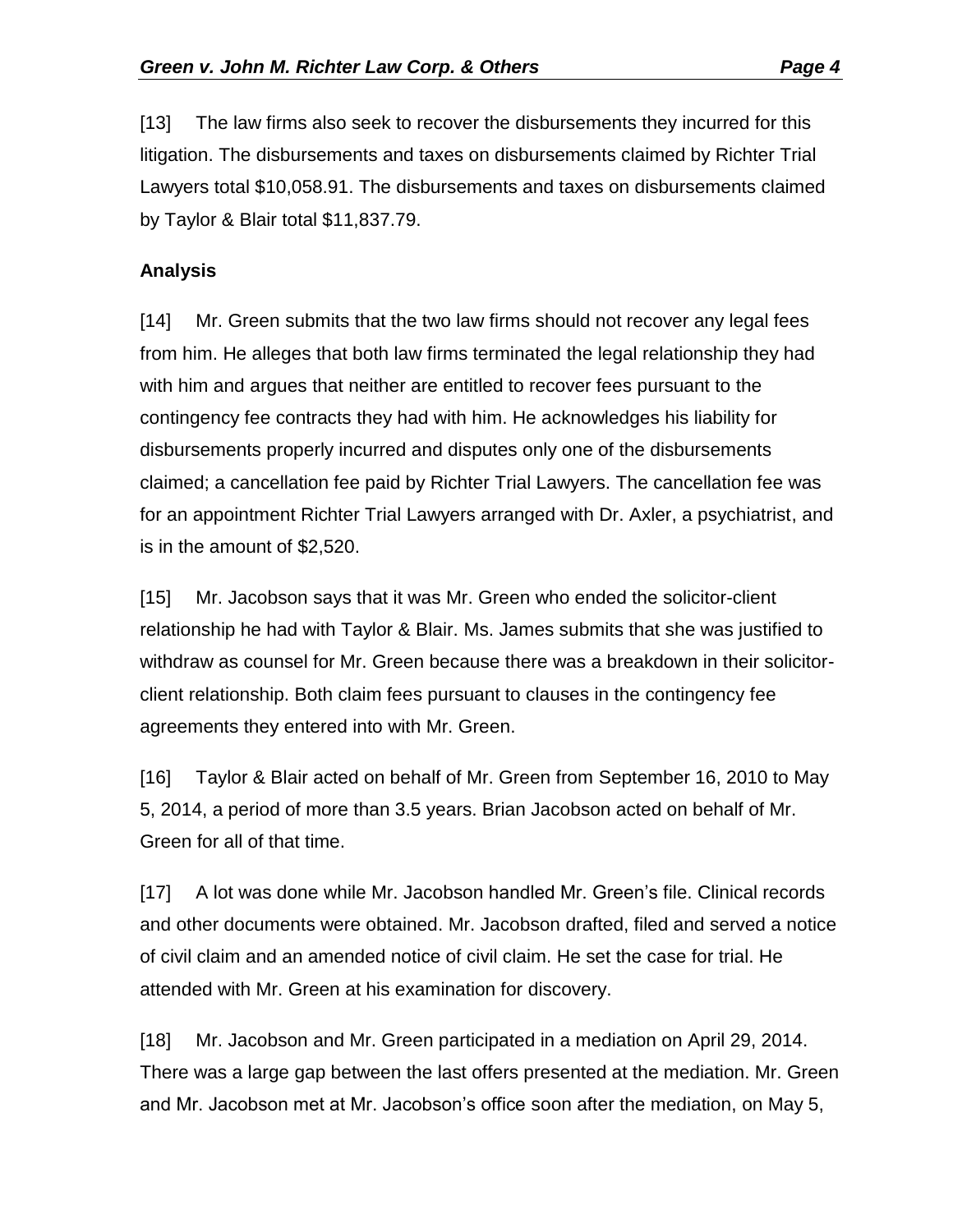2014. At para. 24 of his affidavit sworn July 13, 2018 Mr. Jacobson states that as a result of their discussions during the May 5 meeting, "…Mr. Green decided to seek a new lawyer." Mr. Green filed a notice of intention to act in person the next day.

[19] Mr. Jacobson sent a letter to Mr. Green dated May 7, 2014. It said: "We confirm that at our meeting of May 5, 2014 at our office, you terminated your Retainer Agreement with Taylor & Blair and stated that you wish to seek alternate counsel." Mr. Jacobson indicated that the letter would have been sent by email, and by regular mail, and would have been included in the file materials later provided to Mr. Green. During this hearing, Mr. Green said he did not recall receiving this letter. It could be that he simply had not taken notice of it earlier. Nevertheless, the date he received the letter does not bear on the issue of who terminated the solicitor-client relationship.

[20] Mr. Green acknowledges that he and Mr. Jacobson met on May 5, 2014 and discussed the case during that meeting. In notes Mr. Jacobson prepared soon after the May 5 meeting, he states that he told Mr. Green that he was happy to represent him, but could not operate effectively if Mr. Green did not trust his advice. The notes indicate that matters relating to the conduct of the file were discussed. Mr. Jacobson advised Mr. Green that he was "free to consider seeking alternate counsel" if he did not trust Mr. Jacobson's advice. Mr. Jacobson told Mr. Green that he could sign a notice of intention to act in person to terminate his retainer with Taylor & Blair. Mr. Green decided to do so and filed the notice of intention to act in person at the court registry the next day.

[21] Mr. Jacobson's affidavit and his May 7, 2014 letter to Mr. Green clearly indicate that Mr. Green terminated their solicitor-client relationship. Mr. Green's conduct in filing a notice of intention to act in person on May 6, 2014 supports this view of the events. Indeed, there is no evidence before this court to support a finding that Mr. Jacobson terminated his solicitor-client relationship with Mr. Green.

[22] I find that Mr. Green terminated his solicitor-client relationship with Mr. Jacobson.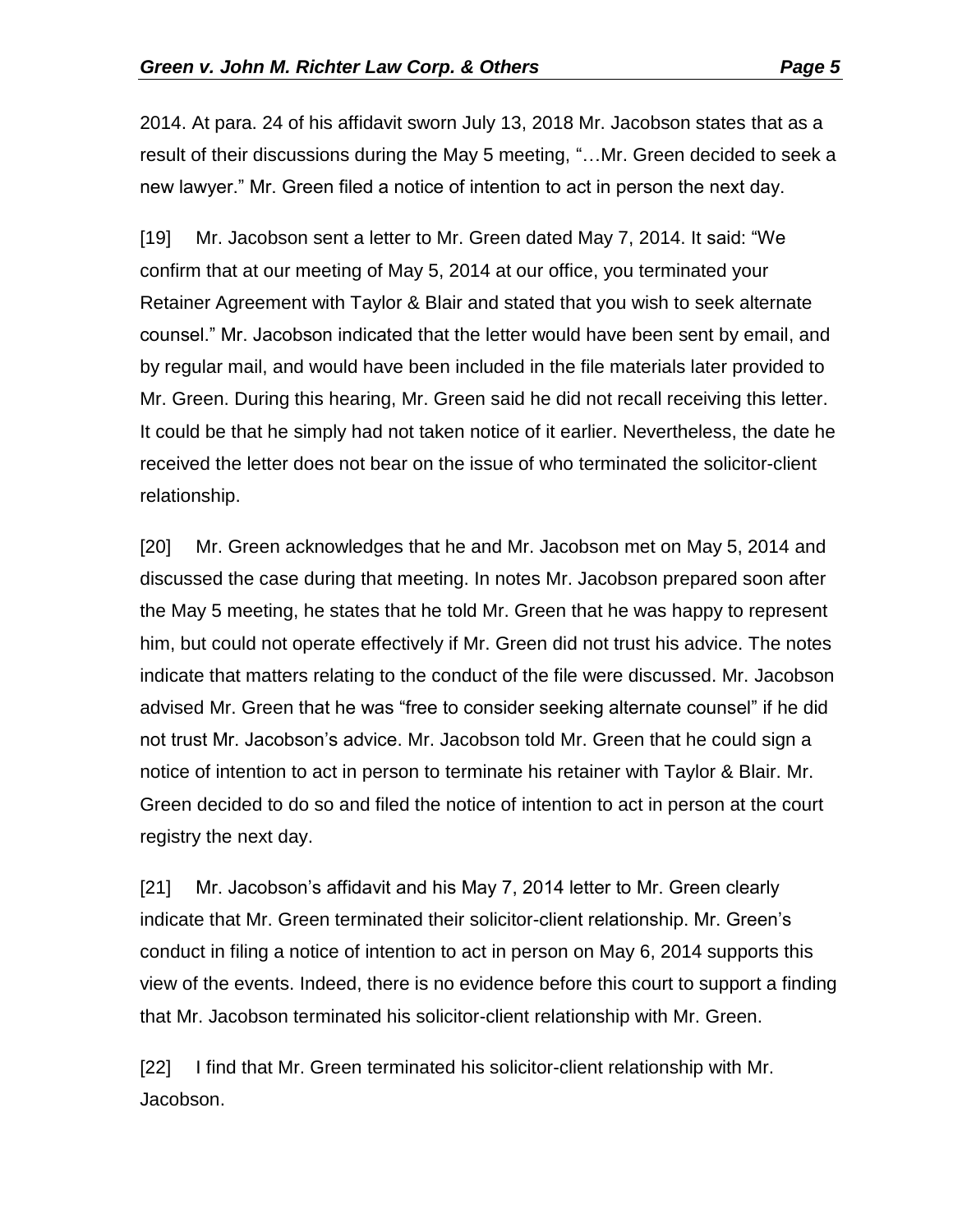[23] The contingency fee agreement Mr. Green entered into with Taylor & Blair on September 16, 2010, included the following clause:

5. If this agreement is terminated by the client for any reason or by the lawyers for cause before the claim is resolved, the client agrees to pay the lawyers a fair fee based on the services provided, time involved, nature of the claim, skill and experience of the lawyers and probable or actual value of the claim.

[24] Mr. Jacobson was called to the British Columbia Bar in 2005 and has worked at Taylor & Blair since May, 2009. During the time he acted for Mr. Green, Mr. Jacobson only handled plaintiff personal injury cases. He did not bill on an hourly fee for services basis. All of the cases he worked on were conducted pursuant to contingency fee contracts.

[25] On the basis of what occurred while Mr. Jacobson handled the file, it is clear that he took steps reasonably intended to advance Mr. Green's interests. Although Mr. Jacobson does not have any time records for the work he did on this file, the \$10,000 fee he has claimed is appropriate. Even if he was assigned an hourly rate of \$200 to \$250 per hour, the fee would be the equivalent of only 40 to 50 hours of work, which very likely is less than the time he productively worked on the file.

[26] The \$10,000 fee claimed by Mr. Jacobson on behalf of Taylor & Blair is a fair fee based on his skill level, the services the firm provided to Mr. Green, and the time the firm would have spent on the case. The fee therefore is within the terms of clause 5 of the contingency fee agreement between Mr. Green and Taylor & Blair.

[27] Mr. Green filed a notice of intention to act in person on May 6, 2014, but then promptly retained another lawyer for his case. A letter from Dawson & Associates dated May 16, 2014, indicates that they had received Mr. Green's file materials. Dawson & Associates assumed conduct of Mr. Green's case soon thereafter.

[28] Mr. Green's solicitor-client relationship with Dawson & Associates continued until early 2017. As mentioned earlier, Mr. Green advised the court that he had reached an agreement with Mr. Dawson whereby his firm would recover no fees for the work he did while he was counsel for Mr. Green.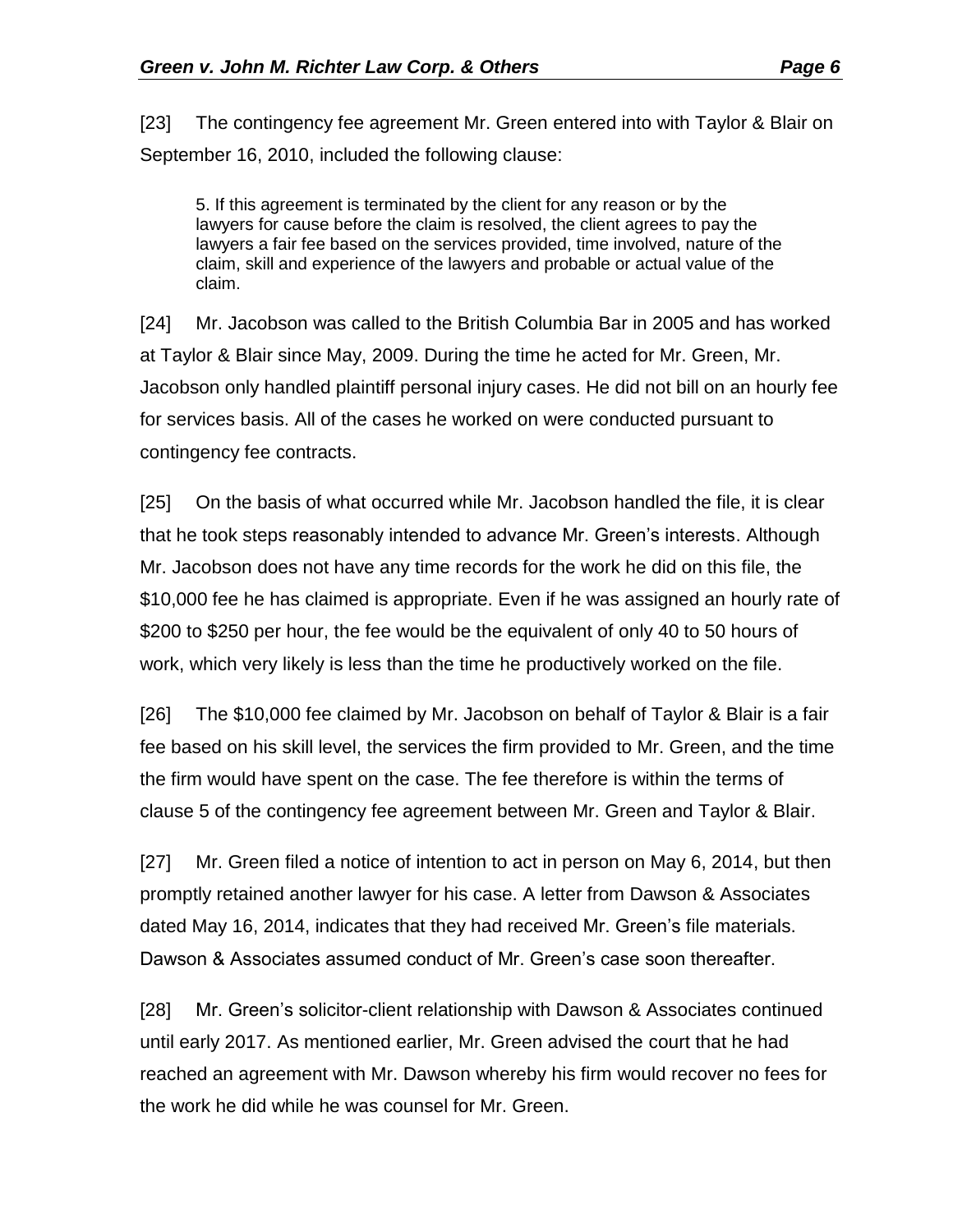[29] On February 2, 2017 Mr. Green filed a notice of intention to act in person, indicating that he was acting in the place of Mr. Dawson.

[30] The materials include a copy of the contingency fee agreement Mr. Green entered into with Ms. James, on behalf of Richter Trial Lawyers, on June 23, 2017.

[31] Ms. James sent an email to Mr. Green dated June 23, 2017. It confirmed that Mr. Green had provided instructions to Ms. James to set a trial date, to review medical and clinical records to determine if additional medical reports were needed and to take steps to prepare a settlement offer. Ms. James promptly took steps to set a trial date and worked on potential expert evidence.

[32] It is clear that the solicitor-client relationship between Mr. Green and Ms. James broke down during the course of their dealings. The emails in evidence show that Mr. Green was seriously questioning the propriety of Ms. James' conduct of the case. They had a confrontational meeting on October 26, 2017. Ms. James' affidavit made July 13, 2018 attaches notes she recorded after that meeting. The notes say "…Chris became combative with me through the entire 1 hour meeting"…"Chris accused me of not doing my 'fiduciary duty' and not 'honouring our agreement' and 'not being willing to help him'…" The notes indicate that Mr. Green continued to argue with Ms. James about a transportation cost claim he wanted to advance, despite Ms. James having sent legal research on the topic and further explaining the issue. Ms. James recorded the following in the notes:

At one point in the meeting Chris began to raise his voice at me when I was disagreeing with him. I had to tell him to not raise his voice at me. I became upset and found it difficult to maintain my composure when he became upset and argumentative. After the meeting, I was very concerned about my ability to continue working with him. I was very shaken.

[33] There are other indications of a breakdown in the solicitor-client relationship. Ms. James sent an email to Mr. Green dated November 6, 2017 indicating that she needed to meet with him to discuss the case. In an argumentative and rather confrontational responding email Mr. Green sent on November 8, 2017, he advised Ms. James "…Whatever it is you are currently wanting to speak to me about, I want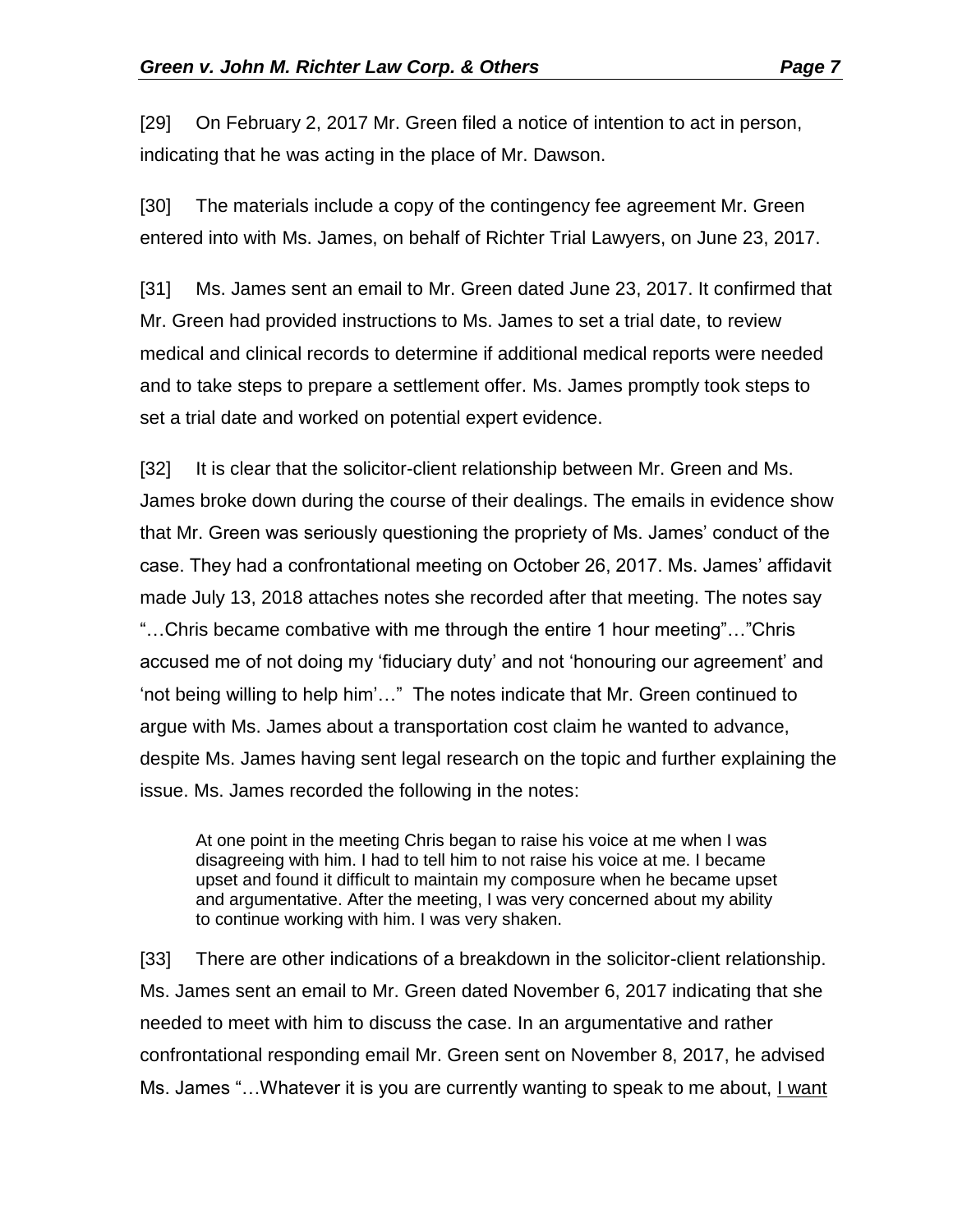to have it communicated in writing..." [Underlining as in the original]. This was a sure sign that the solicitor client relationship had broken down. Mr. Green then refused to attend at his appointment with Dr. Axler, an expert evaluation Ms. James arranged in order to develop the claim.

[34] During the hearing, Mr. Green tried to characterize his questioning of Ms. James' conduct of the case, his confrontational emails, and his demand that matters to be discussed be communicated by email as disputes that could be expected between a lawyer and a client. They most certainly were not. They clearly went to the core of the solicitor-client relationship.

[35] A functioning solicitor-client relationship is a cornerstone of our legal system. For a solicitor-client relationship to be productive, it is crucial that the client should be confident that the lawyer is conducting the case in the best interests of the client. In practical terms, lawyers need to have a good working relationship with their clients in order to properly conduct the case. If the solicitor-client relationship breaks down, either party can and should bring the relationship to an end.

[36] The difficulties in the solicitor-client relationship between Ms. James and Mr. Green were as bad as, or worse than, those considered in *Bukova v. Gertsoyg & Company*, 2016 BCSC 2207. In that case, a lawyer was acting on a personal injury case pursuant to a contingency fee agreement. The court decided that the breakdown in the solicitor-client relationship justified the lawyer withdrawing his representation of the client. In the present case, Ms. James determined that the solicitor-client relationship between her and Mr. Green had broken down. She decided to terminate her professional relationship with Mr. Green. Her decision to end the solicitor-client relationship was justified.

[37] Although Ms. James acted on behalf of Mr. Green for only about five months, she obviously advanced the case. It is significant that during the time she handled the file an offer was presented on behalf of the defendants that was very close to the final settlement amount. In October 2017 the ICBC contacted Richter Trial Lawyers and offered to settle Mr. Green's case for \$131,200 plus outstanding special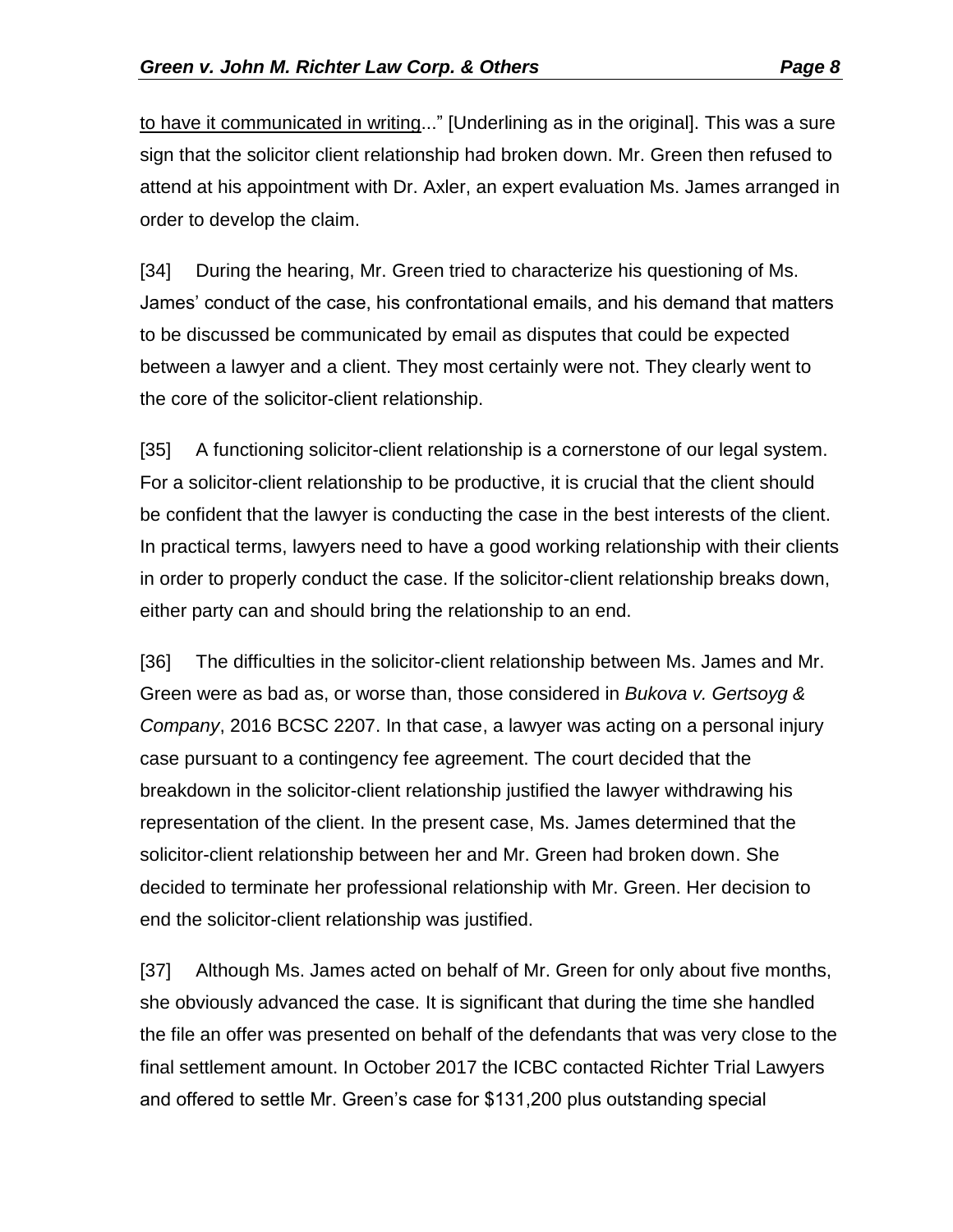damages plus assessable costs and disbursements. The settlement Mr. Green agreed to in January 2018 was \$132,050 plus assessable costs and disbursements.

[38] The materials Ms. James has placed before the court include her account dated November 10, 2017, which sets out a detailed record of the time she worked on this file. She clearly dug in and worked diligently on a challenging file. Her time is well accounted for and was oriented to advancing the case. Her billing rate was \$200 per hour. Some time is billed by John Richter, the senior lawyer at the firm. The total fees for the hours recorded would be \$45,041.19. This is a fair fee based on the skill level and services Ms. James and her firm provided to Mr. Green.

[39] The contingency fee agreement Mr. Green entered into with Richter Trial Lawyers contained the following clause concerning termination of the solicitor-client relationship prior to resolution of the case:

5. Termination before Resolution.

If this agreement is terminated by the client or the Lawyer before this matter is resolved, the client agrees to pay the Lawyer's fees calculated as the greater of:

a. the applicable percentages of the sum of any offers plus advances made on behalf of the defendant(s), OR

b. a fair fee based on the services provided, time involved, nature of the claim, skill and experience of the Lawyer and probable actual value of the claim. The lawyers' current billing rates are \$400 per hour for John Richter and \$200 per hour for Amanda James, plus taxes and disbursements.

[40] The clause contemplates that the agreement could be terminated by the lawyer, but the contingency fee agreement does not otherwise specify grounds for such termination.

[41] Ms. James submits that a lawyer can terminate a retainer pursuant to a contingency fee agreement if there is a breakdown in the solicitor-client relationship. She argues that such a termination would trigger the fees set out in clause 5 of the contingency fee agreement.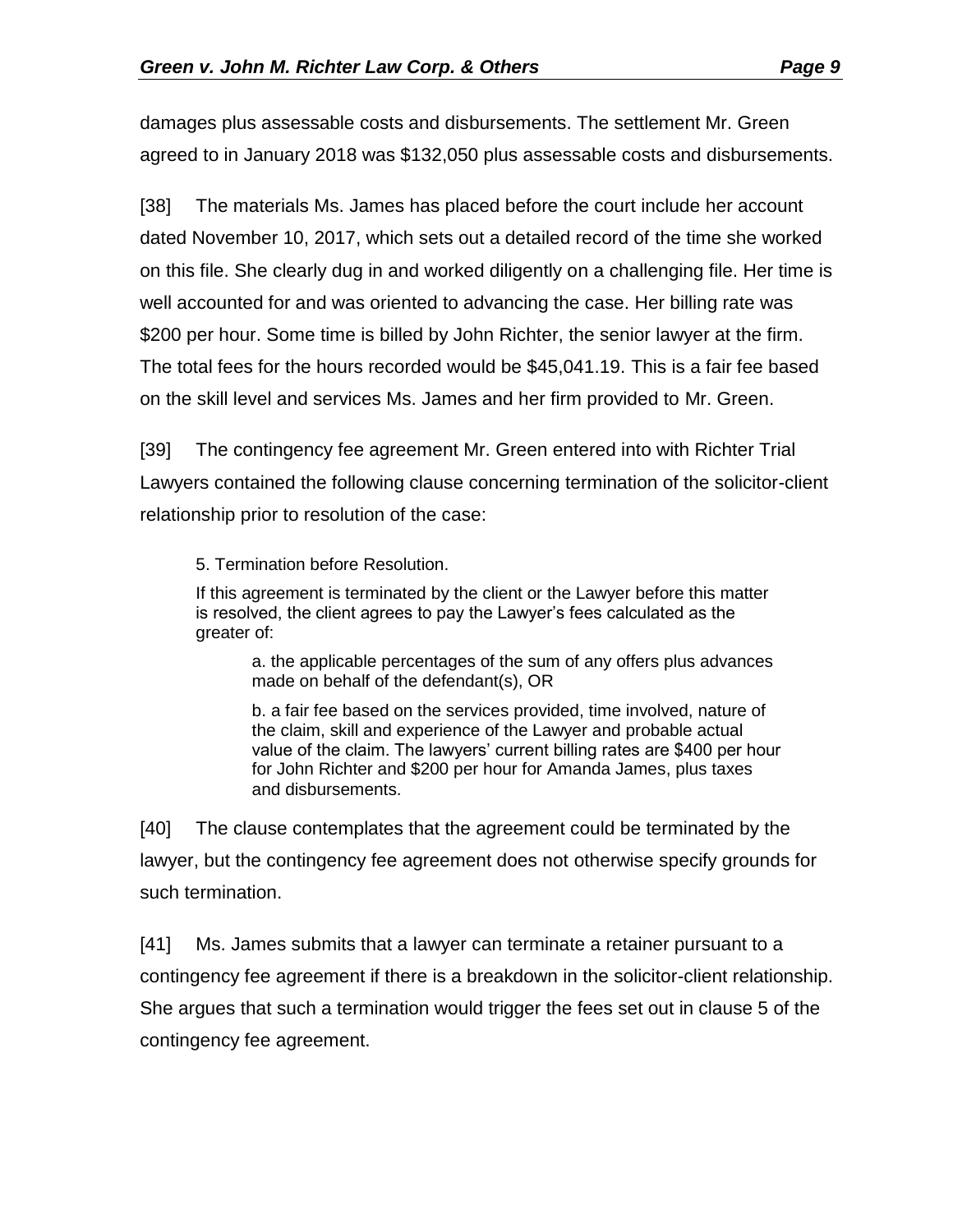[42] Mr. Green submits that a lawyer cannot withdraw from representation pursuant to a contingency fee contract unless the contract specifically states that the lawyer has the right to do so and sets out the circumstances under which it may occur. He relies on the Law Society of British Columbia's commentary on Rule 3.6-2 of the *Code of Professional Conduct for British Columbia*.

[43] A lawyer cannot terminate a contingency fee agreement with his or her client without cause and a lawyer cannot recover a fee based on *quantum meruit* if the termination is without cause; *Maillot v. Murray Lott Law Corporation* (2002), 99 B.C.L.R. (3d) 170; *Klein Lyons v. Walia*, 2006 BCSC 396, at para. 35.

[44] A breakdown in the solicitor-client relationship is cause to terminate a legal retainer, whether pursuant to a contingency fee agreement or another payment arrangement. To hold otherwise would not be in the interests of justice.

[45] Ms. James has satisfied the court that she ceased acting for Mr. Green because their solicitor-client relationship had broken down. The evidence does not support a finding that she ended the retainer for any improper reason.

[46] If the solicitor-client relationship under a contingency fee contract has broken down, the lawyer is permitted to withdraw as counsel for the client and is entitled to fees calculated on a *quantum meruit* basis; *Klein Lyons*, at paras. 42, 43 and 45.

[47] The fees claimed by Taylor & Blair and Richter Trial Lawyer on a *quantum meruit* basis total \$55,041.19 (\$10,000 + \$45,041.19 = \$55,041.19).

[48] Mr. Green questioned matters relating to Mr. Jacobson's and Ms. James' handling of the file. Some of his complaints second guess decisions made, based on hindsight. The lawyers are not to be held to a standard of perfection. They are allowed to charge fees for services reasonably intended by the lawyer to advance the interests of the client. Both Mr. Jacobson and Ms. James have satisfied the court that the fees they are seeking are properly claimed for such services.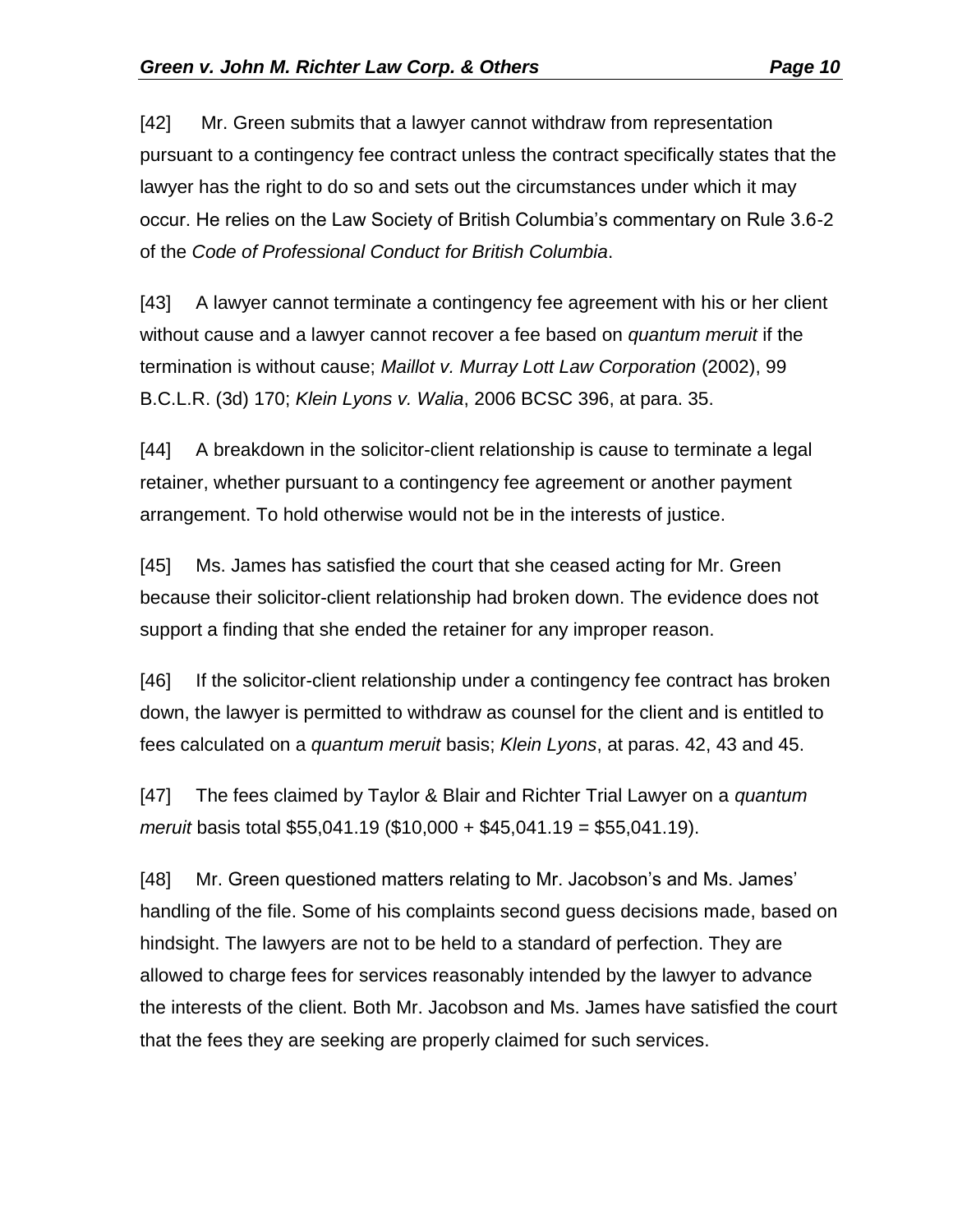[49] In *Holness Law Group Professional Law Corporation v. Mann*, 2015 BCSC 2380, the court held that contingency fees should not be stacked where more than one firm acts for a client (para. 34). The same reasoning should apply when *quantum meruit* claims would total more than the contingency fee agreed to.

[50] In the present case, Mr. Jacobson and Ms. James have quite rightly conceded that their claims should total no more than the contingency fee that would have applied. In January 2018 Mr. Green settled his case for \$132,050 plus assessable costs and disbursements. This amount was very close to, if not essentially the same as, the \$131,200 plus outstanding special damages plus assessable costs and disbursements offer presented in October 2017, while Ms. James was acting for Mr. Green. The fee that would have applied if Mr. Green had accepted the offer presented in October 2017 is 33⅓ % of the settlement, the fee recoverable under the contingency fee he entered into with Richter Trial Lawyers. Justice and fairness require that the fee to be apportioned between the two law firms will be 33⅓ % of the \$132,050 settlement, which is \$44,017 (⅓ of the settlement;  $$132,050 \div 3 = $44,017$ ).

[51] The fee Mr. Jacobson is now claiming on behalf of Taylor & Blair is \$8,803.40 (20% of \$44,017). The fee Ms. James is now claiming on behalf of Richter Trial Lawyers is \$35,213.60 (80% of \$44,017). Both are appropriate fees for the legal services their firms provided to Mr. Green.

[52] Mr. Green does not contest the disbursements and taxes on disbursements claimed by Taylor & Blair. They total \$11,837.79.

[53] Mr. Green disputes only one of the disbursements claimed by Richter Trial Lawyers; the cancellation fee the firm paid as a result of Mr. Green not attending for an appointment with Dr. Axler on November 9, 2017.The fee was \$2,520.

[54] Ms. James advised Mr. Green of the Dr. Axler appointment by way of an email dated October 31, 2017. This email therefore was sent five days after the quarrelsome meeting she had with Mr. Green on October 26. The materials include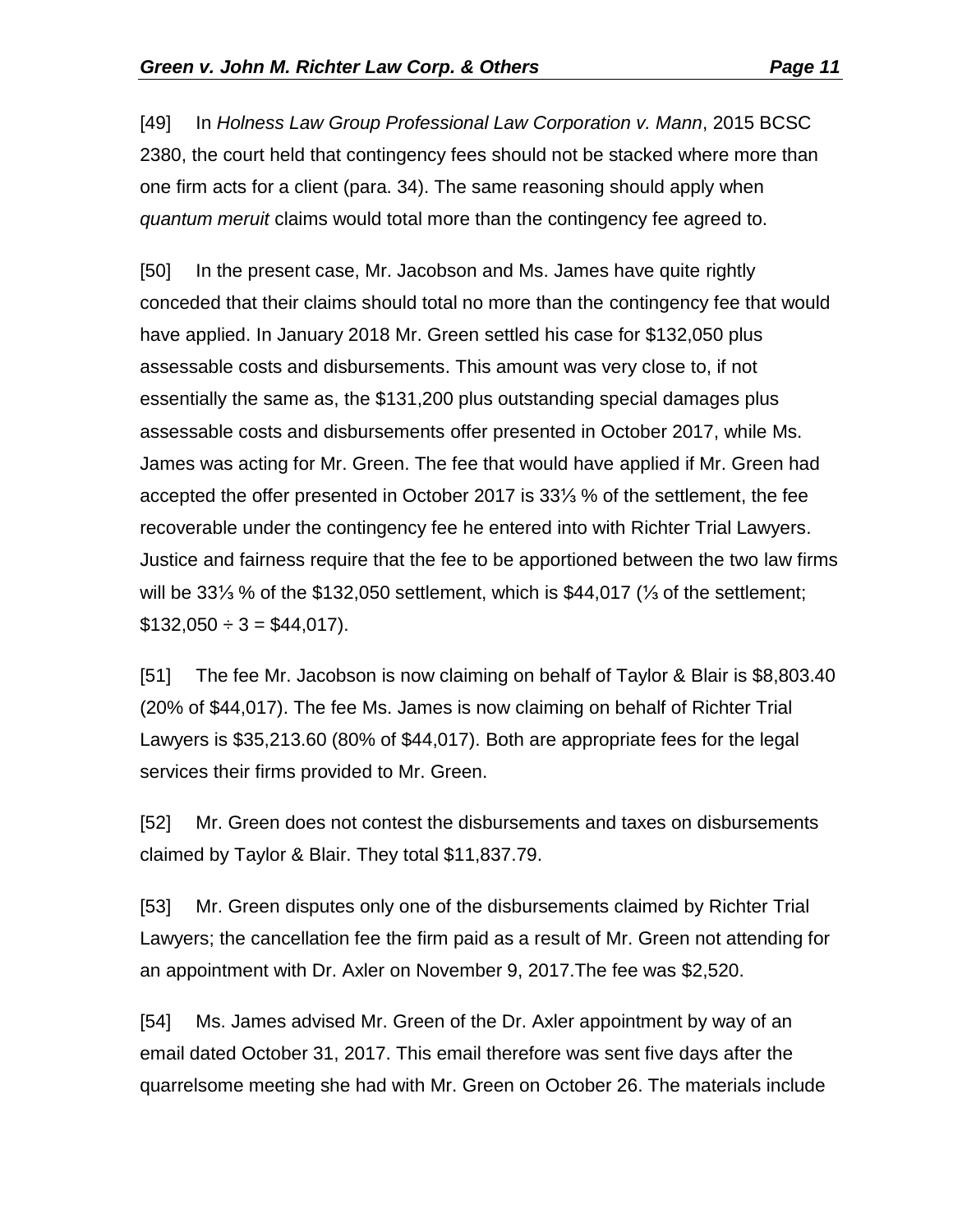copies of emails Mr. Green sent to Ms. James after her October 31, 2017 email, which demonstrate that Mr. Green was still questioning her handling of the file. Mr. Green sent an email to Ms. James dated November 8, 2017 which warned her that he would cancel the Dr. Axler appointment if she did not respond to him by email that morning. The emails concerning the Dr. Axler appointment were sent while Mr. Green and Ms. James were having difficulties with each other, problems that contributed to the breakdown of their solicitor-client relationship. The materials before the court do not show that Mr. Green was ever warned that a cancellation fee would be charged if he did not attend for the appointment with Dr. Axler. A detail like a possible cancellation fee may have simply been overlooked. Nevertheless, it would not be fair to make Mr. Green pay the cancellation fee when he had no warning that it would be charged if he failed to attend at the appointment with Dr. Axler. The \$2,520 cancellation fee for Mr. Green not attending for an appointment with Dr. Axler on November 9, 2017 will therefore not be charged back to Mr. Green.

#### **Result**

[55] Mr. Jacobson, on behalf of the firm Taylor & Blair, is to recover fees of \$8,803.40 plus applicable taxes (5% GST + 7% PST) totalling \$1,056.41 from the plaintiff [total of \$9,859.81].

[56] Ms. James, on behalf of John M. Richter Law Corporation, dba Richter Trial Lawyers, is to recover fees of \$35,213.60 plus applicable taxes (5% GST + 7% PST) totalling \$4,225.63 from the plaintiff [total of \$39,439.23].

[57] The firm Taylor & Blair is to recover from the plaintiff \$11,837.79 for disbursements and taxes on disbursements.

[58] John M. Richter Law Corporation, dba Richter Trial Lawyers, is to recover from the plaintiff \$7,538.91 (\$10,058.91 - \$2,520 = \$7,538.91) for disbursements and taxes on disbursements.

[59] The parties have indicated that \$100,000 of the plaintiff's settlement funds are currently held in trust by Richter Trial Lawyers. The plaintiff alluded to some sort of